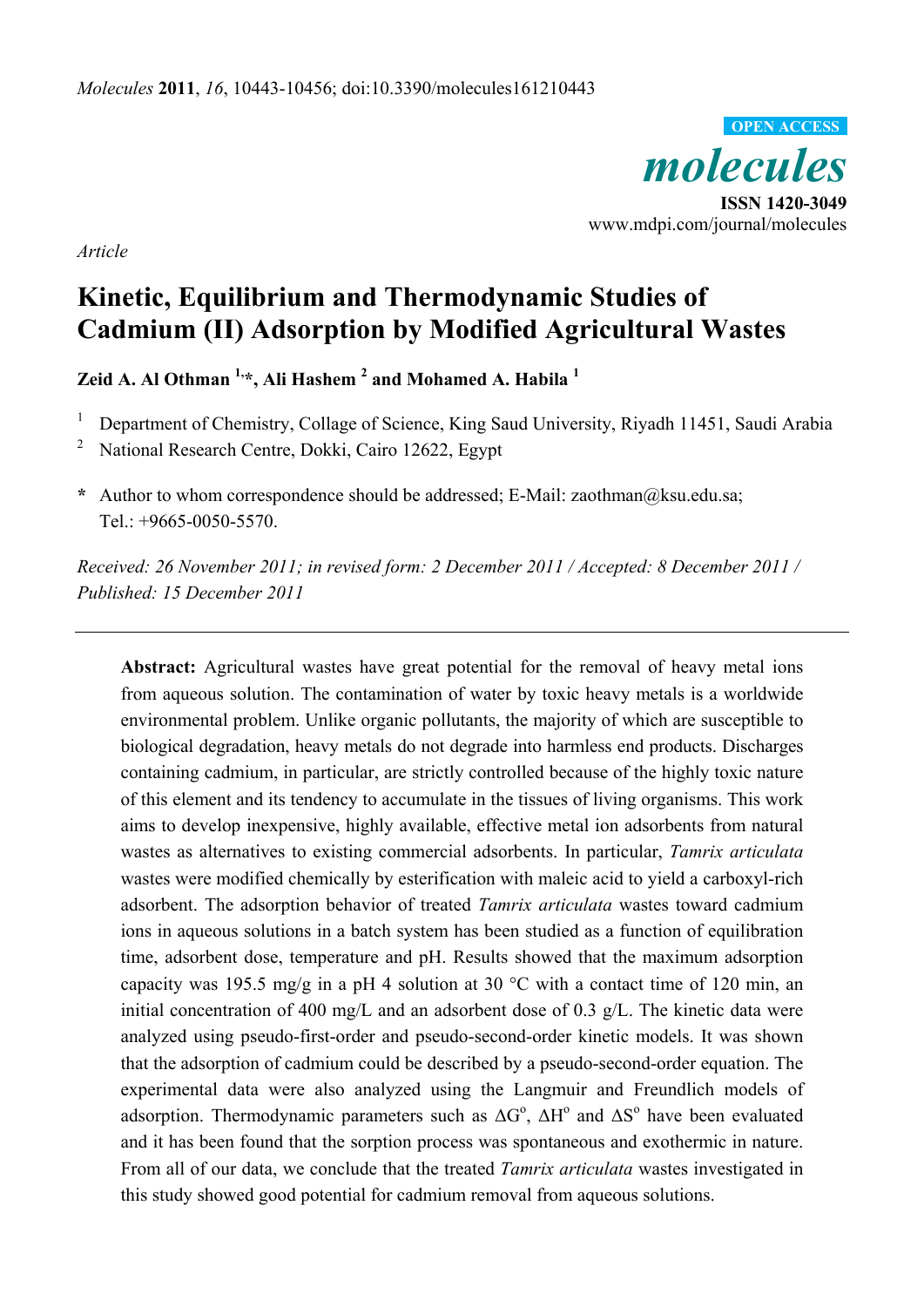**Keywords:** *Tamrix articulata* wastes; cadmium removal; adsorption; kinetic and thermodynamic study

# **1. Introduction**

Cadmium (Cd) is a toxic heavy metal of significant environmental and occupational concern [1]. It is introduced into water from smelting, metal plating, cadmium nickel batteries, phosphate fertilizers, mining, pigments, stabilizers, alloy industries and sewage sludge [2]. Contamination of drinking-water may occur as a result of the presence of cadmium as an impurity in the zinc of galvanized pipes or cadmium-containing solders in fittings, water heaters, water coolers and taps. In Saudi Arabia, mean concentrations of 1–26 µg/L were found in samples of potable water, some of which were taken from private wells or cold corroded pipes [3]. Cadmium has been classified as a human carcinogen and teratogen, impacting the lungs, kidneys, liver and reproductive organs [1,4]. The harmful effects of cadmium include a number of acute and chronic disorders, such as renal damage, emphysema, hypertension and testicular atrophy [2]. Hence, it is essential to remove Cd (II) from water and wastewater prior to transport to prevent cycling into the natural environment. The most important technologies employed to remove cadmium include chemical precipitation, electroflotation, ion exchange, reverse osmosis and adsorption onto activated carbon [5]. Adsorption has been developed as an efficient method for the removal of heavy metals from contaminated water and soil. A variety of adsorbents, including clays, zeolites, dried plant parts, agricultural waste biomass, biopolymers, metal oxides, microorganisms, sewage sludge, ash and activated carbon have been used for cadmium removal [6-22]. Cost is an important parameter for comparing adsorbent materials [23]. Activated carbon is considered to be a highly effective adsorbent for heavy metal removal from wastewater, but it is readily solubilized under extreme pH conditions [24] and is also very high cost [25]. Low-cost agricultural waste byproducts, such as sugarcane bagasse [26], rice husks [27], sawdust [28], coconut husks [29], oil palm shell [30], and neem bark [31], have been investigated to discover if they can eliminate heavy metals from wastewater. In this study, *Tamrix articulata* wastes were modified chemically by esterification with maleic acid under conditions that yielded a carboxyl-rich adsorbent. The treated adsorbent was used to remove cadmium (II) ions from water. The equilibria, kinetics and thermodynamics of the sorption process were examined.

# **2. Results and Discussion**

# *2.1. Properties of Native and Maleic Acid-Treated Tamrix articulata Wastes*

FTIR data showed bands at 3,640–3,500 cm<sup>-1</sup>, corresponding to O–H stretching vibrations, 3,000–2,800 cm<sup>-1</sup> which correspond to C–H stretching vibrations, and 1,740–1,725 cm<sup>-1</sup> which correspond to COO and C–O vibrations, respectively. Further bands at  $1,130-1,000$  cm<sup>-1</sup> correspond to the C–O–C and O–H vibrations of polysaccharides. The same peaks were observed for native and maleic acid-treated *Tamrix articulata* wastes. The only difference observed was an increase in the intensity of the peak at 1,735 cm<sup>−</sup><sup>1</sup> in the case of treated *Tamrix articulata* wastes, which confirms the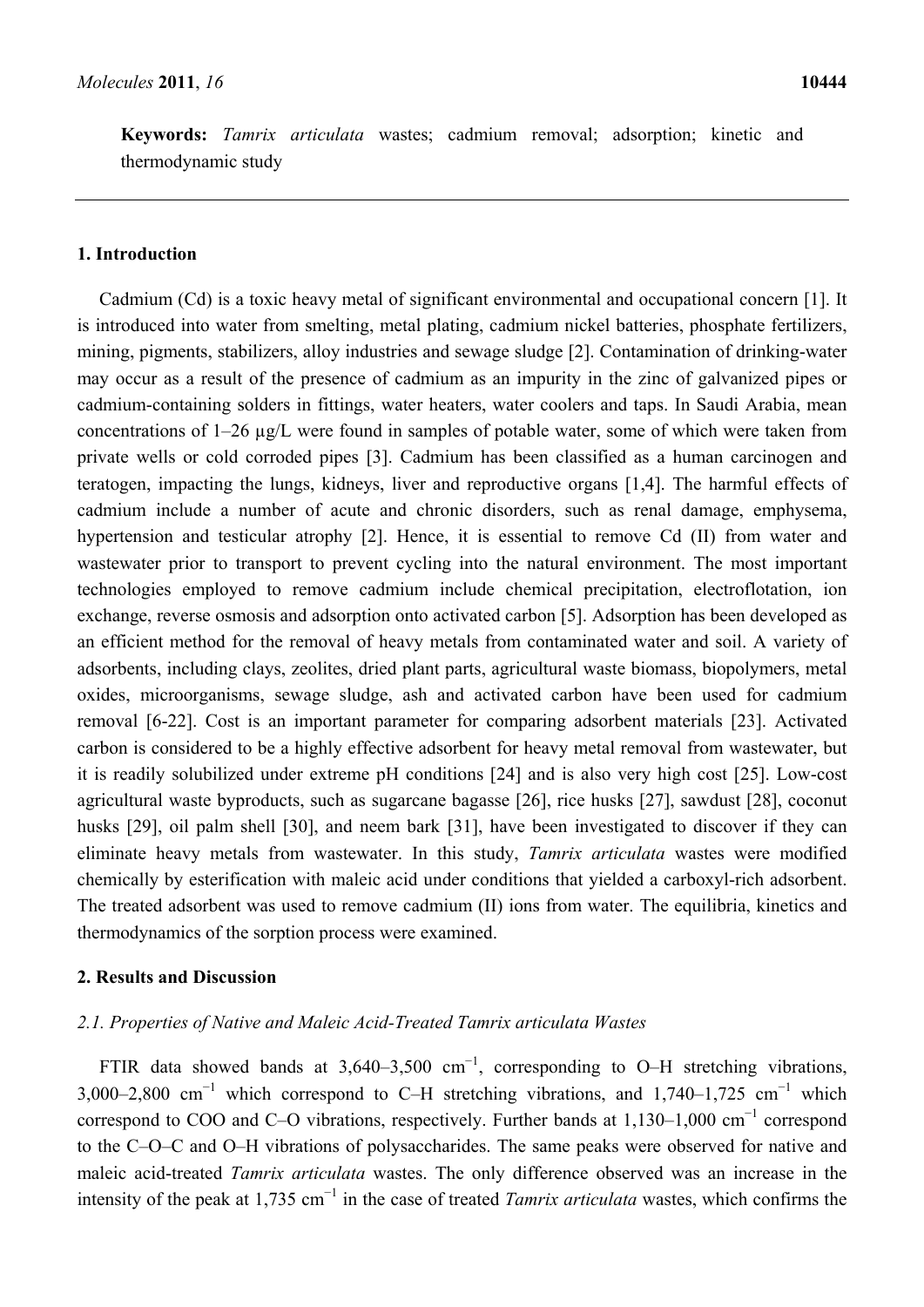increase in COO groups due to esterification. The elemental analysis results for native and maleic acid-treated *Tamrix articulata* wastes revealed that native wastes are composed of 41.7% carbon, 5.3% hydrogen, and 1.8% nitrogen, whereas maleic acid-treated *Tamrix articulata* wastes are composed of 45.4% carbon, 5.6% hydrogen, and 1.0% nitrogen. The increase in the carbon content is due to the increase in carboxyl content. Figure 1 shows scanning electron microscope (SEM) images that reveal the rough and microporous structure of the surfaces of native (Figure 1A) and maleic acid-treated *Tamrix articulata* wastes (Figure 1B). Esterification appears to have only resulted in changes in the chemistry of the surface and did not clearly change the porosity of the sample.

**Figure 1.** Shows scanning electron microscope (SEM) images of native waste surfaces (**A**) and maleic acid-treated *Tamrix articulata* wastes (**B**).



*2.2. Effect of Carboxyl Group Content of Treated Tamrix articulata Wastes on Cd (II) Adsorption* 

Table 1 shows the effect of the carboxyl group content of the esterified *Tamrix articulata* wastes on their adsorption capacity (metal uptake per unit weight of adsorbent) for Cd (II) ions from aqueous solutions. Evidently, increasing the extent of esterification was accompanied by an increase in the adsorption capacity of the treated *Tamrix articulata* wastes. A greater extent of esterification is accompanied by formation of the cellulose maleate (Equation 1), which increases the adsorption of Cd (II) ions. The data show that as the concentration of maleic acid increased from 0.0005 to 0.0043 mmol/g *Tamrix articulata* waste, the extent of esterification increased from 131.2 to 399 mg equiv COOH/100 g sample, with a corresponding increase in the adsorption capacity from 53.3 to 195.5 mg/g. These results indicate that the carboxyl groups introduced into the cellulose structure of *Tamrix articulata* wastes via esterification, play an important role in the Cd (II) ion adsorption process.

| <b>Maleic Acid</b><br>(mmol/g waste) | <b>Esterification</b><br>(Carboxylic group content)<br>(mequiv/100 g Sample) | <b>Adsorption Capacity</b><br>$(qe)$ (mg/g) |  |
|--------------------------------------|------------------------------------------------------------------------------|---------------------------------------------|--|
| 0.0043                               | 399                                                                          | 195.5                                       |  |
| 0.0022                               | 315                                                                          | 137.70                                      |  |
| 0.0011                               | 210                                                                          | 88.84                                       |  |
| 0.0005                               | 131.2                                                                        | 53.3                                        |  |

**Table 1.** Effect of esterification of *Tamrix articulata* wastes on Cd (II) ion adsorption at 30 °C.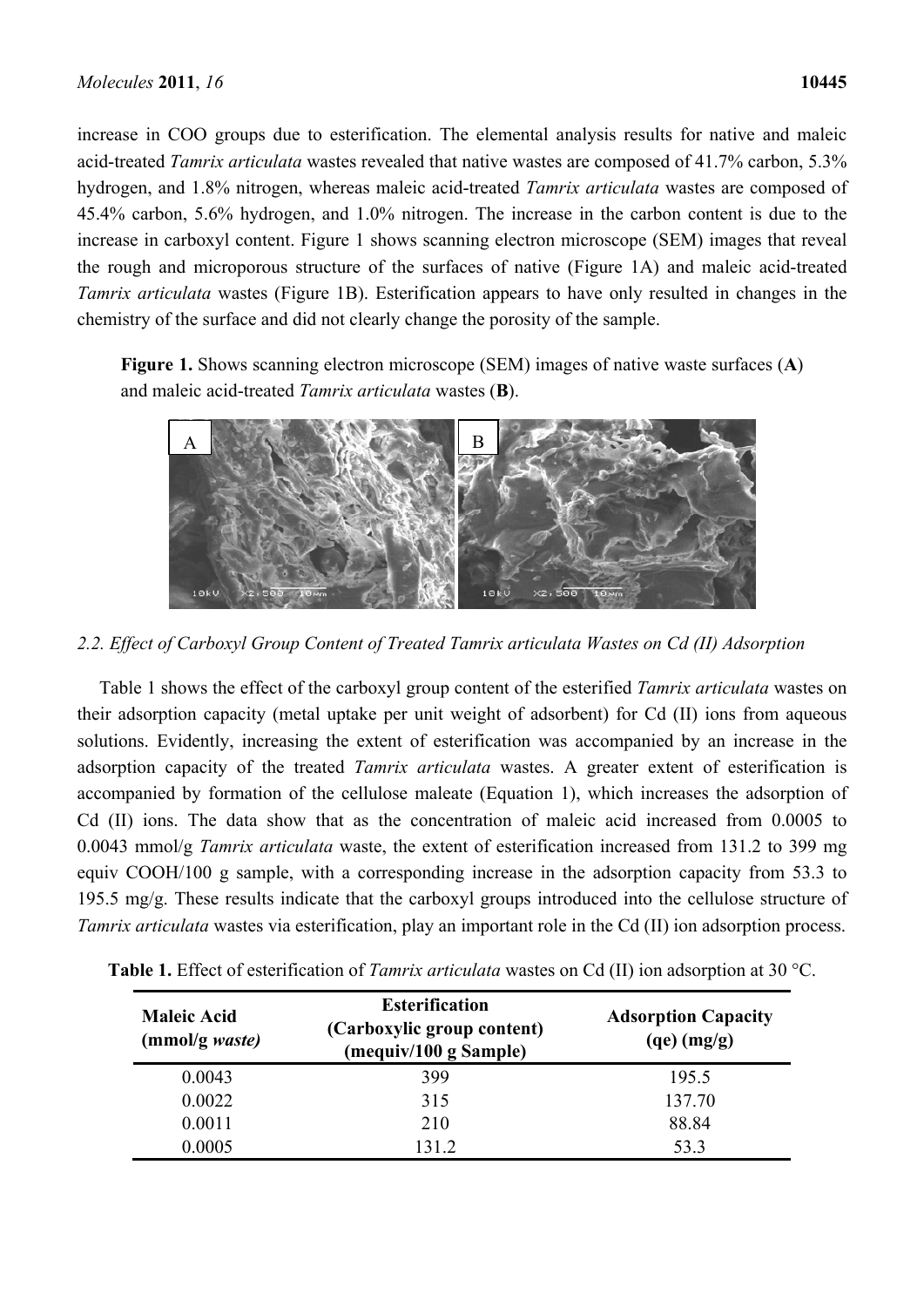#### *2.3. Adsorption Studies*

## 2.3.1. Effect of pH

As shown in Figure 2, the adsorption capacity (mg/g) of modified *Tamrix articulata* wastes for Cd (II) ions increased over the range 2.6–194.5 mg/g as pH values increased from 2 to 4. Indeed, the maximum adsorption,  $q_{max}$ , of Cd (II) ions was attained at a pH value of 4. This could be ascribed to the lower stability of chelates formed in highly acidic media. At lower pH values, the H ions present in the system compete with metal cations for the exchange sites on the adsorbent surface, causing partial release of these cations. Heavy metal cations are completely released under extremely acidic conditions [32].

**Figure 2.** Effect of pH on cadmium biosorption by modified *Tamrix articulata* wastes at 30 °C.



#### 2.3.2. Kinetics of Adsorption

Information on the kinetics of solute uptake is required to select optimal operating conditions for full-scale batch processing. The graph plotted in Figure 3 shows that a contact time of 120 min was sufficient to achieve equilibrium and that the adsorption did not change significantly with further increases in the contact time. Therefore, the uptake and un-adsorbed cadmium concentrations at the end of 120 min are given as the equilibrium values.

**Figure 3.** Effect of contact time on cadmium (II) biosorption by modified *Tamrix articulata* wastes at pH 4 and 30 °C.

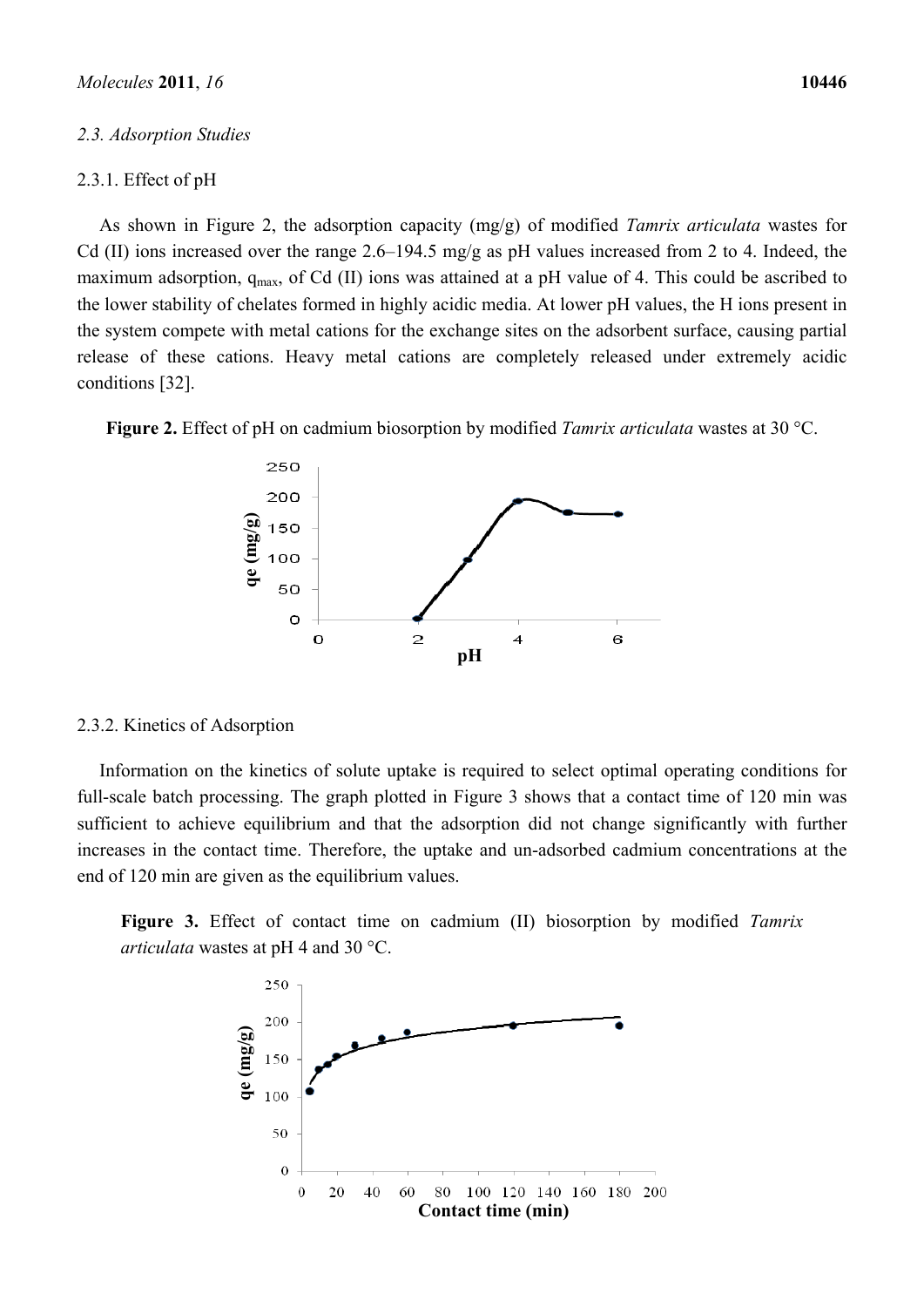The kinetic values of adsorption were analyzed using pseudo-first-order and pseudo-second-order kinetic models. These models correlate solute uptake to predict the required reactor volume. These models are explained further below. The pseudo-first-order equation of Lagergren [33] is generally expressed as in Equation (1):

$$
dq/dt = k_I(q_e - q_t) \tag{1}
$$

where  $q_e$  and  $q_t$  are the sorption capacities at equilibrium and at time t, respectively, and  $k_1$  is the rate constant of pseudo-first-order sorption  $(\text{min}^{-1})$ . After integration and applying boundary conditions,  $q_t = 0$  to  $q_t = q_t$  at  $t = 0$  to  $t = t$ , the integrated form of Equation (1) becomes:

$$
log(q_e - q_t) = log q_e - k_1 t/2.303
$$
\n<sup>(2)</sup>

The pseudo-first-order rate constant,  $k_1$ , can be obtained from the slope of the graph of log(qe-q) *versus* time t (Figure 4A). The calculated  $k_1$  values and corresponding linear regression correlation coefficient values are shown in Table 2. The linear regression correlation coefficient value  $R_1^2$  was 0.945, which indicates that this model cannot be applied to predict the adsorption kinetics.

**Figure 4.** Pseudo-first-order (A) and pseudo-second-order (B) cadmium (II) biosorption by modified *Tamrix articulata* wastes.



**Table 2.** Kinetic constants for cadmium (II) adsorption onto maleic acid-treated *Tamrix articulata* wastes at an initial concentration of 400 mg/L at 30 °C and pH 4.

| The pseudo-first-order             |           | The pseudo-second-order |                                                    |           |           |
|------------------------------------|-----------|-------------------------|----------------------------------------------------|-----------|-----------|
| Rate<br>Constant<br>$\mathbf{K}_1$ | qe (mg/g) | $(R_1^2)$               | Rate<br>Constant<br>$\left( \mathrm{K}_{2}\right)$ | qe (mg/g) | $(R_2^2)$ |
| 0.046                              | 18.5      | በ 945                   | 0.00096                                            | 200       | N 999     |

The pseudo-second-order chemisorption kinetic rate equation is expressed in Equation (3) [34]:

$$
dq/dt = k_2(q_e - q_v)^2 \tag{3}
$$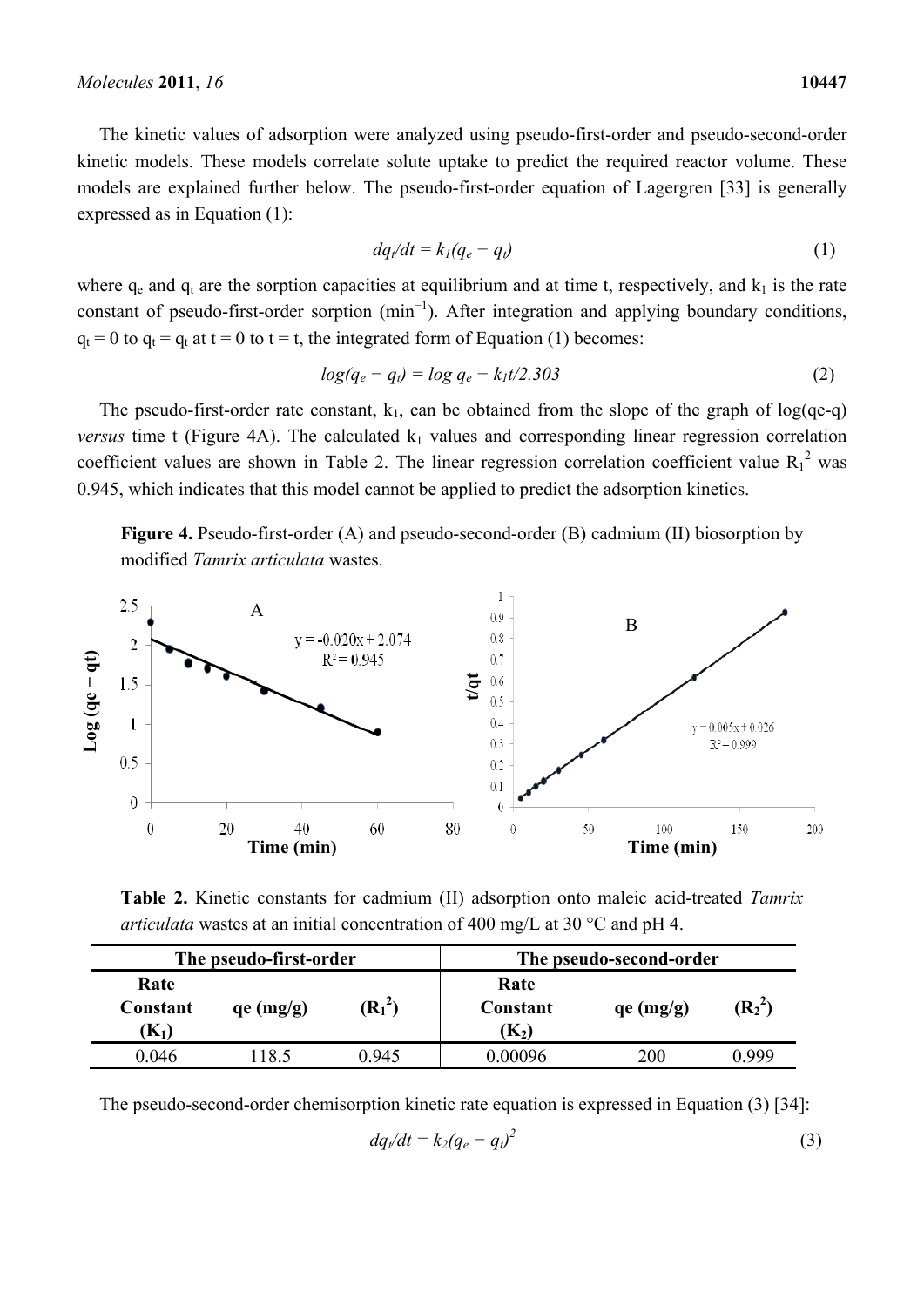where  $q_e$  and  $q_t$  are the sorption capacities at equilibrium and at time t, respectively, and  $k_2$  is the rate constant of pseudo-second-order sorption (g/(mg·min)). After integration and applying boundary conditions,  $q_t = 0$  to  $q_t = q_t$  at  $t = 0$  to  $t = t$ , the integrated form of Equation (3) becomes:

$$
t/q_t = 1/Kq_e^2 + 1/q_e * t \tag{4}
$$

where t is the contact time (min), and  $q_e$  (mg/g) and  $q^2$  (mg/g) are the amount of solute adsorbed at equilibrium. Figure 4B shows the linear relationship of the graph plot of  $t/dt$  *versus* t, from which  $q_e$ and k can be determined from the slope and intercept, respectively. The linear regression correlation coefficient  $R_2^2$  value (0.99) was higher than  $R_1^2$  (Table 2). These results confirm that the adsorption data were well represented by the pseudo-second-order kinetic model, this means that the adsorption rate is proportional to the concentration of cadmium (II) squared. As shown in Figure 3, in the beginning, there is high concentration of cadmium ions so the adsorption rate is fast until reach 60 min then the rate become slowly until reach 120 min. Adsorption did not change significantly with further increase in the contact time after 120 min (equilibrium time).

## 2.3.3. Effect of Adsorbent Dosage

The amount of cadmium (II) adsorbed varied with adsorbent dosage. As shown in Figure 5, the adsorption capacity of cadmium decreased from 208.7 to 30.6 mg/g with an increase in adsorbent concentration from 0.3 to 6 g/L for an initial cadmium concentration of 400 mg/L. A similar trend was also observed for zinc removal using *Azadirachta indica* as the adsorbent [35].

**Figure 5.** Effect of adsorbent concentration on cadmium(II) biosorption by modified *Tamrix articulata* wastes using 400 mg/L of cadmium at pH 4 and 30 °C.



## 2.3.4. Adsorption Isotherms

Analysis of isotherm data by fitting different models is an important step in determining a suitable model for design purposes [36].

#### 2.3.4.1. Langmuir Isotherm

The Langmuir equation (5) [37] was applied to the equilibrium data for adsorption of Cd (II) ions onto native and modified *Tamrix articulata* wastes: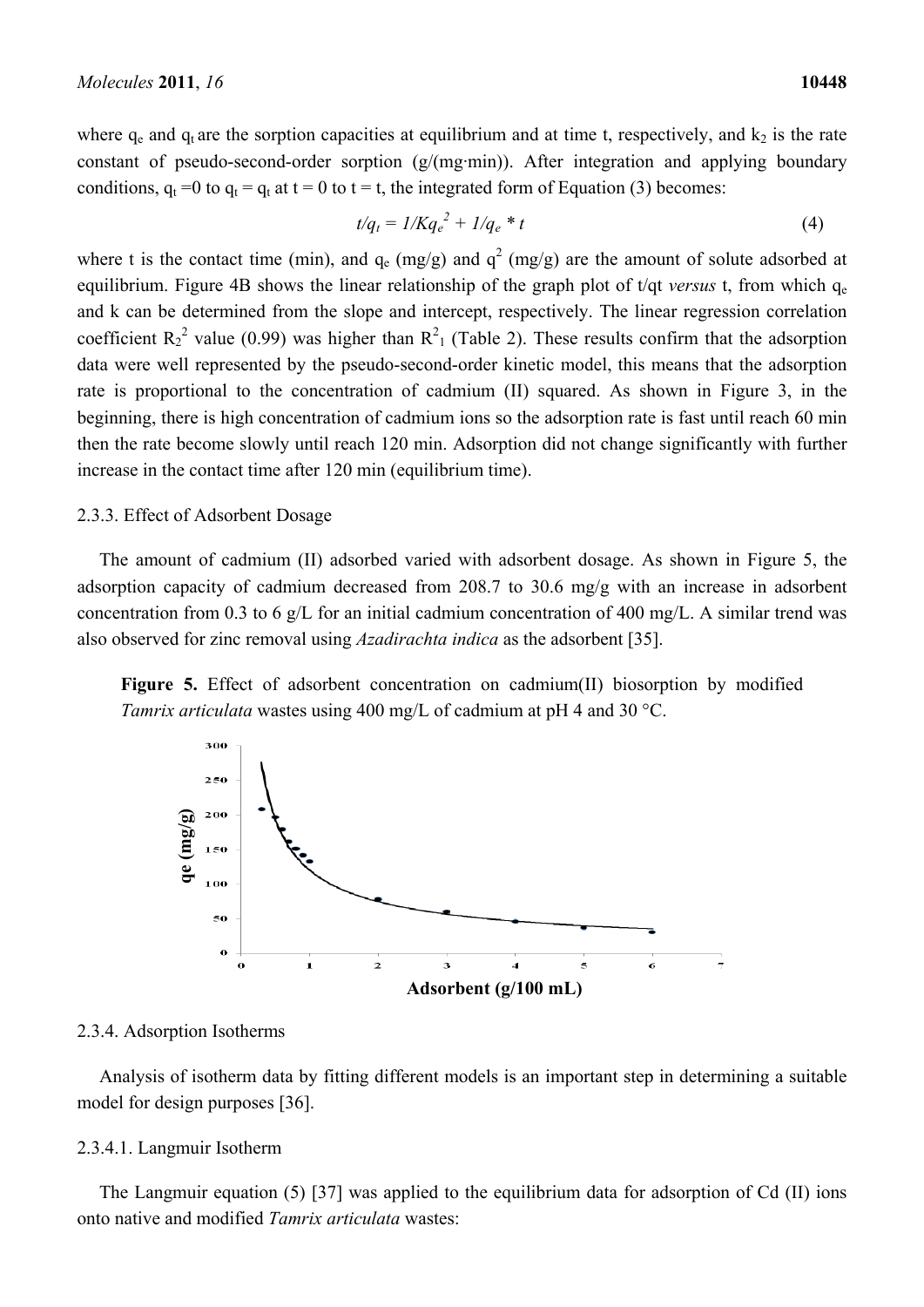$$
C_e/q_e = 1/(q_{\text{max}}. b) + C_e/q_{\text{max}} \tag{5}
$$

where  $C_e$  is the equilibrium concentration of the adsorbate (mg/L),  $q_e$  is the amount of metal ion adsorbed (mg/g), and  $q_{max}$  and b are Langmuir constants related to the maximum adsorption capacity  $(mg/g)$  and the adsorption energy, respectively. The Langmuir equilibrium constant,  $K<sub>L</sub>$ , can be obtained from Equation (6).

$$
K_{L} = q_{\text{max}}.b. \tag{7}
$$

The linear form of the Langmuir isotherm is shown in Figure 6. The correlation coefficients,  $R^2$ , for the adsorption of Cd(II) ions onto native and maleic acid-treated *Tamrix articulata* wastes are 0.966 and 0.957, respectively, indicating that the adsorption was well fit by the Langmuir isotherm.





# 2.3.4.2. Freundlich Isotherm

The Freundlich equation is presented in equation (7):

$$
Log q_e = log K + 1/n log Ce \tag{7}
$$

where Ce is the equilibrium concentration (mg/L) and qe is the amount of metal adsorbed (mg/g) at equilibrium. The quantities  $K_F$  and n are the Freundlich constants, with  $K_F$  (mg/g) indicating the adsorbent capacity and n indicating the favorable nature of the process. Plots of log qe *versus* log Ce should be linear, with the slope and intercept of the line obtained corresponding to  $1/n$  and  $log K_F$ , respectively (Figure 7).

The calculated values for the Langmuir and Freundlich isotherm constants are given in Table 3. The adsorption of cadmium (II) onto native and maleic acid-treated *Tamrix articulata* wastes was well correlated with the both the Langmuir and Freundlich equations for the concentration range studied. This means that the adsorption of cadmium (II) onto maleic acid-treated *Tamrix articulata* wastes is favorable. These results are confirmed by the negative **Δ**Gº values (Table 4) which means the spontaneity of the adsorption process. **Example 20.00**<br>
a do 0<br>  $1000$ <br>  $200$ <br>  $200$ <br>  $200$ <br>  $200$ <br>  $200$ <br>  $200$ <br>  $200$ <br>  $200$ <br>  $200$ <br>  $200$ <br>  $200$ <br>  $200$ <br>  $200$ <br>  $200$ <br>  $200$ <br>  $200$ <br>  $200$ <br>  $200$ <br>  $200$ <br>  $200$ <br>  $200$ <br>  $200$ <br>  $200$ <br>  $200$ <br>  $200$ <br>  $200$ <br>  $200$ <br>

The linear form of the Langmuir isotherm (Figure 7) indicates that the surface of the maleic acidtreated *Tamrix articulata* wastes is uniform, and all the adsorption sites are equivalent. Also means that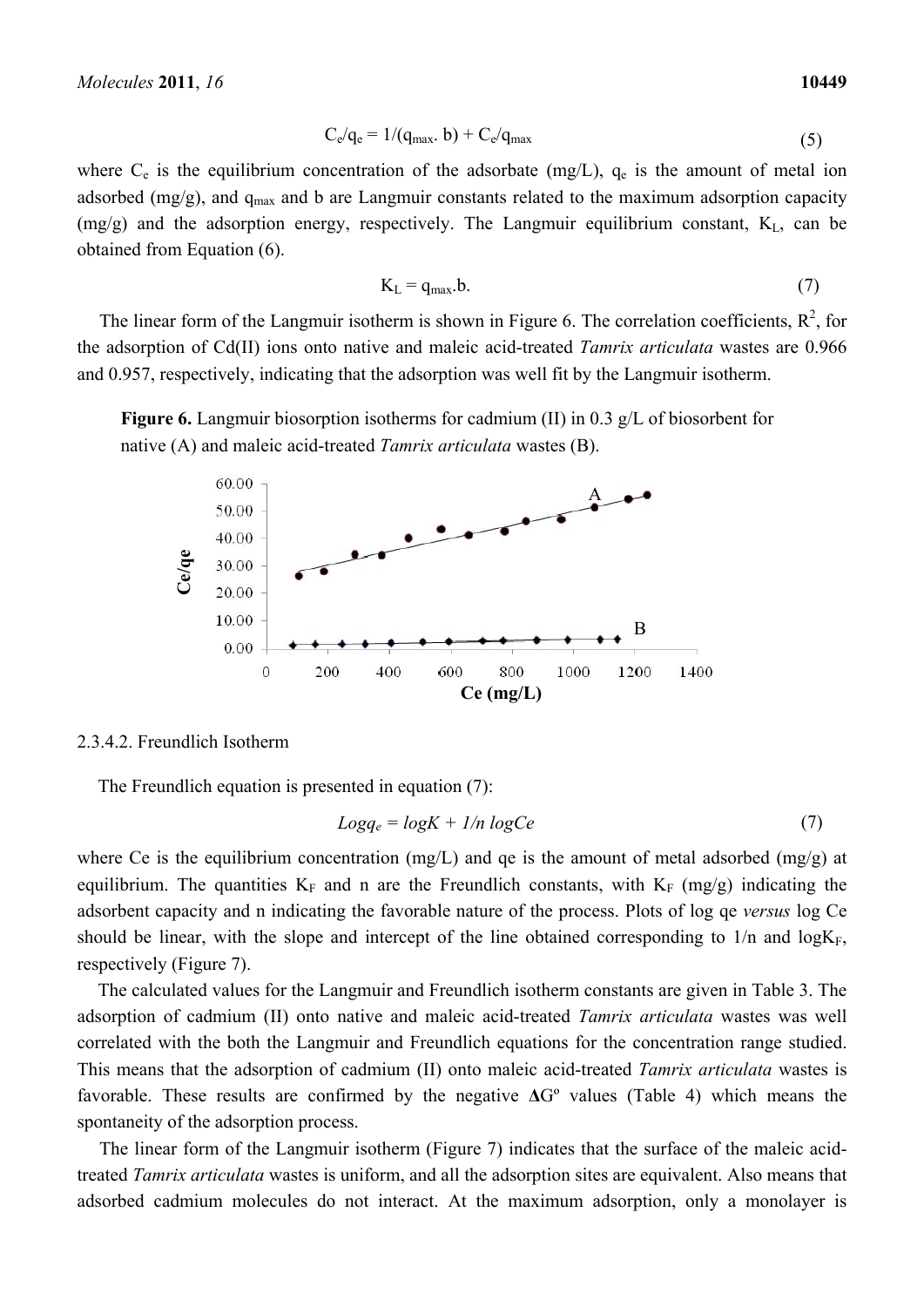formed: molecules of adsorbate (cadmium) do not deposit on other, already adsorbed, molecules of adsorbate, only on the free surface of the adsorbent.

**Figure 7.** Freundlich biosorption isotherms for cadmium (II) in 0.3 g/L of biosorbent for native (A) and maleic acid-treated *Tamrix articulata* wastes (B).



**Table 3.** Langmuir and Freundlich constants for the adsorption of Cd (II) Ions onto native and maleic acid-treated wastes at pH 4 and 30  $^{\circ}$ C.

|                         | Constant | <b>Native</b> | Maleic acid-treated plant |
|-------------------------|----------|---------------|---------------------------|
|                         | $K_{L}$  | 0.024         | 0.8                       |
| Langmuir                | b        | 0.00057       | 0.0016                    |
| constants               | max.     | 41.6          | 500                       |
|                         | $R^2$    | 0.957         | 0.966                     |
| Freundlich<br>constants | $K_F$    | 0.168         | 4.93                      |
|                         | n        | 1.44          | 1.66                      |
|                         | $R^2$    | 0.991         | 0.973                     |

## *2.3.5. Thermodynamic Studies*

Thermodynamic parameters, such as change in Gibbs free energy  $(\Delta G^{\circ})$ , enthalpy  $(\Delta H^{\circ})$  and entropy  $(\Delta S^{\circ})$ , were evaluated using Equations (8, 9):

$$
Log K_d = \Delta S^o / 2.303R - \Delta H^o / 2.303RT
$$
\n(8)

$$
\Delta G^o = -RT \ln K_d \tag{9}
$$

where  $K_d$  is the equilibrium partition constant calculated as the ratio between sorption capacity (qe) and equilibrium concentration (Ce), R is the gas constant  $(8.314 \text{ J/mol/K})$  and T is the temperature in Kelvin (K). From Equation (8) a plot of log  $K_d$  *vs.*  $1/T$  (Figure 8) give  $\Delta H^{\circ}$  and  $\Delta S^{\circ}$ , as shown in Table 4.

The negative **Δ**Hº value indicates the exothermic nature of the process. Moreover, the negative **Δ**Sº value corresponds to a decrease in the degree of freedom of the adsorbed species. The negative **Δ**Gº value confirmed the reaction feasibility and the spontaneity of the adsorption process. Further, the small absolute value for **Δ**Gº obtained in this study indicates that physical adsorption is the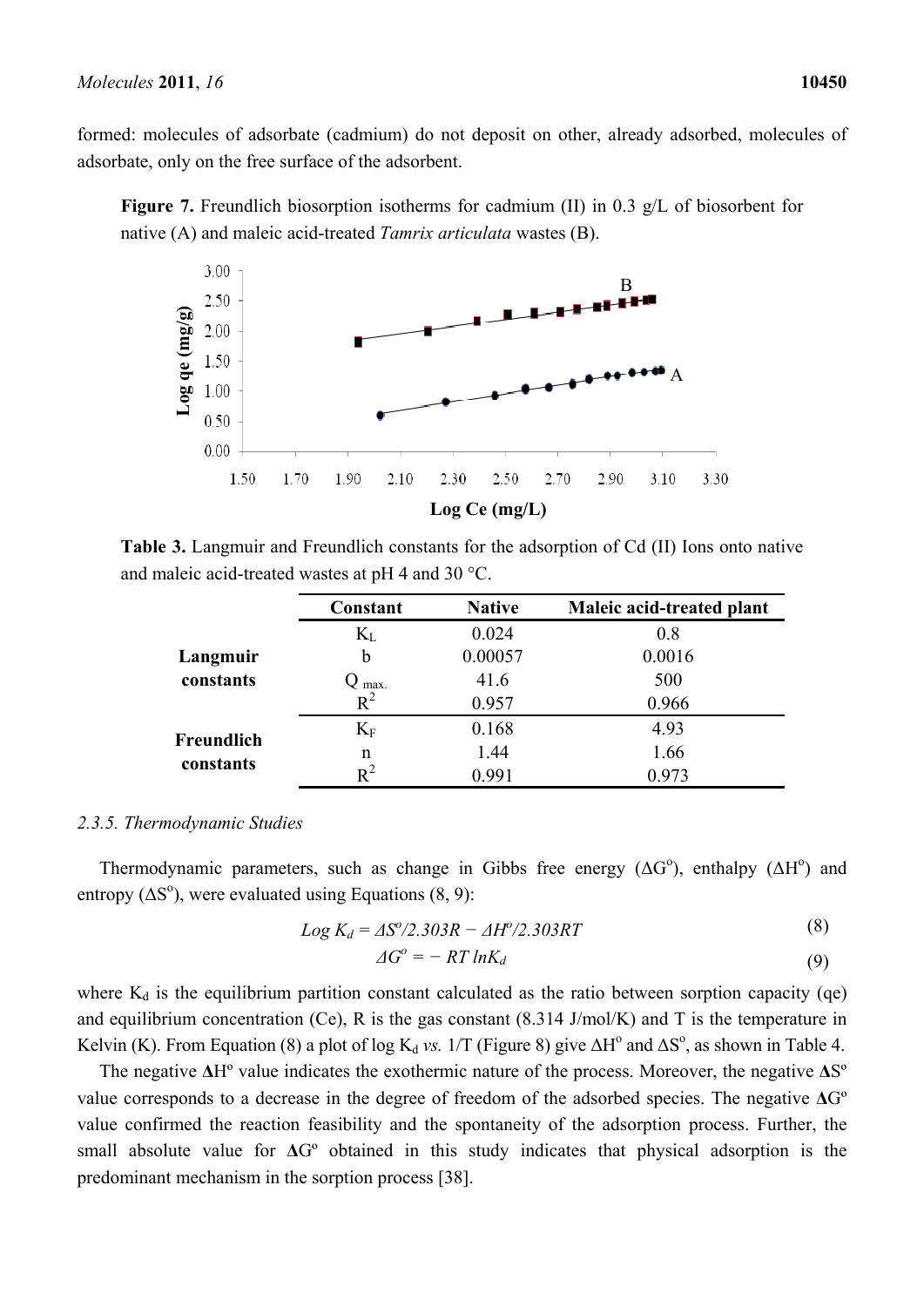

**Figure 8.** Thermodynamic study of adsorption of Cd(II) onto maleic acid-treated *Tamrix articulata* wastes.

**Table 4.** Thermodynamic parameters for adsorption of Cd(II) onto maleic acid-treated *Tamrix articulata* wastes.

|                    | <b>Thermodynamic parameters</b> |                                 |                       |
|--------------------|---------------------------------|---------------------------------|-----------------------|
| Temperature $T(K)$ | $\Delta G^{\text{o}}$ (kJ/mol)  | $\Delta S^{\text{o}}$ (J/mol/K) | $\Delta H^0$ (kJ/mol) |
| 303                | $-0.265$                        |                                 |                       |
| 313                | $-0.151$                        | $-79$                           | $-26$                 |
| 323                | $-0.082$                        |                                 |                       |
| 333                | $-0.027$                        |                                 |                       |

It is clear from Table 5 that by comparing maximum adsorption capacities (q max) of maleic acidtreated *Tamrix articulata* wastes and other adsorbents from literature, maleic acid-treated *Tamrix articulata* wastes have large capacity in the removal of Cd(II) ions from aqueous solutions. Differences of metal uptake are due to the properties of each adsorbent.

**Table 5.** Maximum adsorption capacities for cadmium adsorption to different adsorbents.

| $\frac{10g}{100}$ 0.03                                                                                                                                                                                                                                                                                                                                                                                                         |                                |                                      |                             |  |  |  |
|--------------------------------------------------------------------------------------------------------------------------------------------------------------------------------------------------------------------------------------------------------------------------------------------------------------------------------------------------------------------------------------------------------------------------------|--------------------------------|--------------------------------------|-----------------------------|--|--|--|
| 0.03                                                                                                                                                                                                                                                                                                                                                                                                                           |                                |                                      |                             |  |  |  |
| 0.02                                                                                                                                                                                                                                                                                                                                                                                                                           |                                |                                      |                             |  |  |  |
| 0.02                                                                                                                                                                                                                                                                                                                                                                                                                           |                                |                                      |                             |  |  |  |
| 0.01                                                                                                                                                                                                                                                                                                                                                                                                                           |                                |                                      |                             |  |  |  |
| 0.01                                                                                                                                                                                                                                                                                                                                                                                                                           |                                |                                      |                             |  |  |  |
| 0.00                                                                                                                                                                                                                                                                                                                                                                                                                           |                                |                                      |                             |  |  |  |
| 0.00295<br>0.00300                                                                                                                                                                                                                                                                                                                                                                                                             | 0.00305<br>0.00310<br>0.00315  | 0.00320<br>0.00325<br>$1/T (K^{-1})$ | 0.00330<br>0.00335          |  |  |  |
| able 4. Thermodynamic parameters for adsorption of Cd(II) onto maleic acid-treate<br>amrix articulata wastes.                                                                                                                                                                                                                                                                                                                  |                                |                                      |                             |  |  |  |
|                                                                                                                                                                                                                                                                                                                                                                                                                                |                                | <b>Thermodynamic parameters</b>      |                             |  |  |  |
| Temperature $T(K)$                                                                                                                                                                                                                                                                                                                                                                                                             | $\Delta G^{\text{o}}$ (kJ/mol) | $\Delta S^{\text{o}}$ (J/mol/K)      | $\Delta H^{\circ}$ (kJ/mol) |  |  |  |
| 303                                                                                                                                                                                                                                                                                                                                                                                                                            | $-0.265$                       |                                      |                             |  |  |  |
| 313                                                                                                                                                                                                                                                                                                                                                                                                                            | $-0.151$                       | $-7.9$                               | $-2.6$                      |  |  |  |
| 323                                                                                                                                                                                                                                                                                                                                                                                                                            | $-0.082$                       |                                      |                             |  |  |  |
| 333                                                                                                                                                                                                                                                                                                                                                                                                                            | $-0.027$                       |                                      |                             |  |  |  |
| clear from Table 5 that by comparing maximum adsorption capacities (q max) of male<br>Tamrix articulata wastes and other adsorbents from literature, maleic acid-treated<br><i>ata</i> wastes have large capacity in the removal of Cd(II) ions from aqueous solutions. Diff<br>I uptake are due to the properties of each adsorbent.<br>Table 5. Maximum adsorption capacities for cadmium adsorption to different adsorbents |                                |                                      |                             |  |  |  |
| <b>Adsorbent</b>                                                                                                                                                                                                                                                                                                                                                                                                               |                                | q max $(mg/g)$                       | <b>References</b>           |  |  |  |
| Techtona grandis L.f                                                                                                                                                                                                                                                                                                                                                                                                           |                                | 23.20                                | [39]                        |  |  |  |
| Wheat bran                                                                                                                                                                                                                                                                                                                                                                                                                     |                                | 15.71                                | [40]                        |  |  |  |
| Corncorb                                                                                                                                                                                                                                                                                                                                                                                                                       |                                | 55.2                                 | [41]                        |  |  |  |
| Juniper fibre                                                                                                                                                                                                                                                                                                                                                                                                                  |                                | 29.54                                | $[42]$                      |  |  |  |
| Sawdust(Cedrus deodar wood)                                                                                                                                                                                                                                                                                                                                                                                                    |                                | 73.62                                | [43]                        |  |  |  |
| Spent grain                                                                                                                                                                                                                                                                                                                                                                                                                    |                                | 17.3                                 | $[44]$                      |  |  |  |
| Wheat bran                                                                                                                                                                                                                                                                                                                                                                                                                     |                                | 101                                  | [45]                        |  |  |  |
| Algae, marine, dead Biomass                                                                                                                                                                                                                                                                                                                                                                                                    |                                | 80                                   | [46]                        |  |  |  |
| Algae, Nile water                                                                                                                                                                                                                                                                                                                                                                                                              |                                | 37.43                                | [47]                        |  |  |  |
| Tamrix articulata                                                                                                                                                                                                                                                                                                                                                                                                              |                                | 195.5                                | This study                  |  |  |  |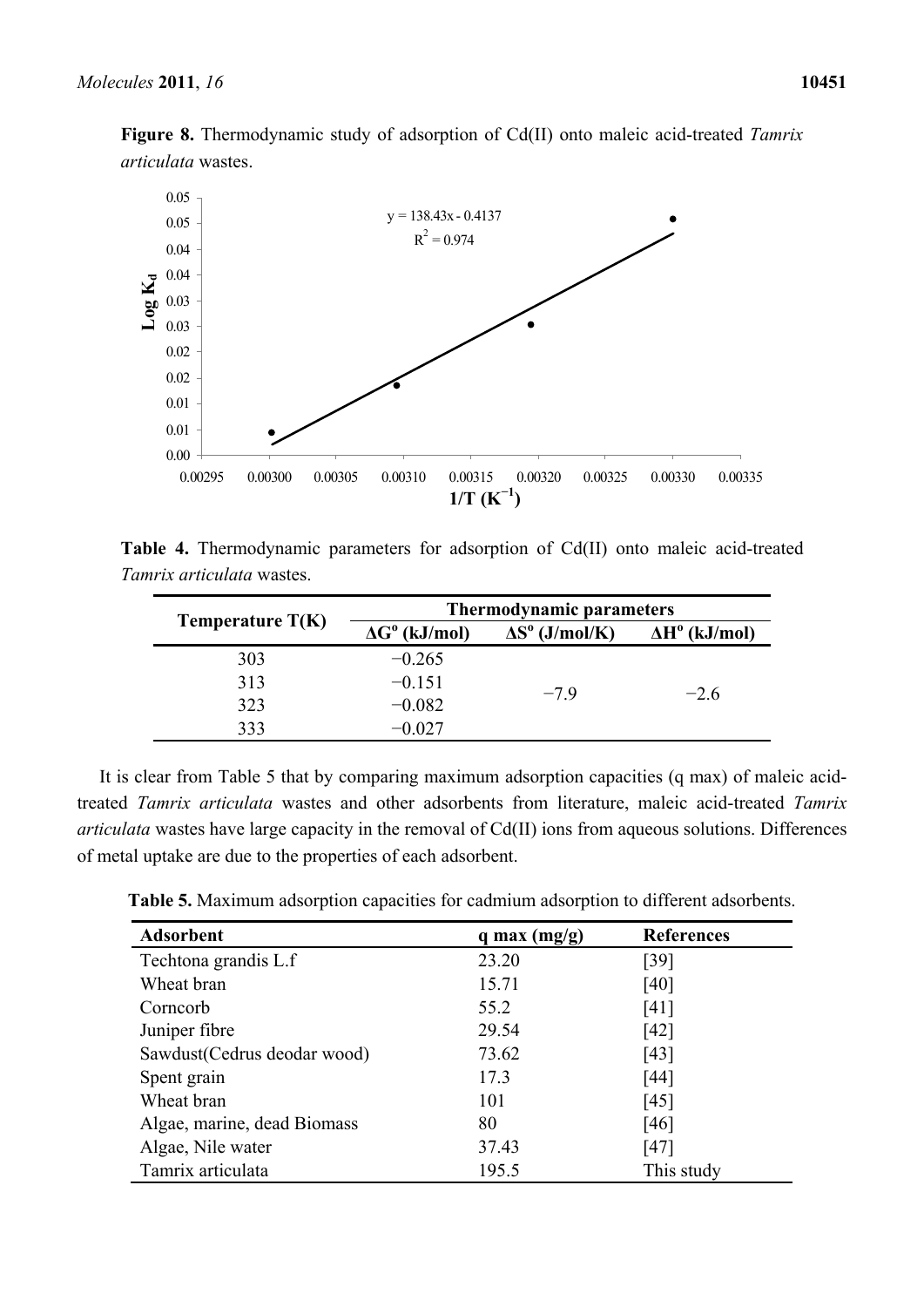## **3. Experimental**

## *3.1. Raw Material and Chemicals*

*Tamrix articulate* is a moderately sized tree with feathery foliage and an erect stem usually attaining a height of 40 feet to 50 feet and girth of 5 to 6 feet. It grows faster than any other species in arid tracts. It is distributed in Saudi Arabia in Taif and Riyadh and it can be collected in large amounts each year. *Tamrix articulata* were collected from the Saudi Arabian desert, ground, passed through 200–400 mesh sieves and then washed with hot distilled water until the final effluent was colorless. The resulting material was then dried in an electric oven for 3 h at 60 °C. Maleic acid, cadmium acetate, ethanol and EDTA were all laboratory-grade chemicals supplied by Aldrich (Steinheim, Germany).

## *3.2. Preparation and Characterization of Adsorbent*

*Tamrix articulata* wastes were esterified according to the previously described method [48]. A total of 10 g of ground *Tamrix artculata* wastes was placed in a beaker, and maleic acid (0.0043, 0.0022, 0.0011, and 0.0005 mmol/g waste dissolved in the least amount of water) was added under continuous mixing with a mechanical stirrer until a homogeneous paste was obtained. The paste was then transferred to a Pyrex Petri dish and dried for 2 h at 60 °C in an air-circulated oven. The dried material was treated thermally at 140 °C for 2 h, and then cooled to room temperature and ground. Soluble by-products and unreacted acid were removed by extraction in a Soxhlet extractor for 3 h with water-ethanol (20:80) mixture. The final purified material was dried for 2 h at 60 °C. For scanning electron microscopy (SEM) analysis, samples were mounted on an aluminum stub, coated with a thin layer of gold, and then examined using a JEOL microscope (JSM-6380 LA, Japan). Fourier transform infrared (FTIR) spectra of samples were recorded using a Nicolet 6700 FT-IR Spectrometer (Thermo Scientific USA). Elemental analysis of native and maleic acid-treated *Tamrix articulata* wastes was performed using Series II CHN analyzer (Perkin Elmer, USA).

## *3.3. Carboxyl Content*

The carboxyl content of the native and modified *Tamrix articulata* wastes was determined according to the method reported in [49]. Previous studies [50,51] have indicated that carboxylic acids can form anhydrides (I) when subjected to heat treatment (Scheme 1). The presence of maleic acid and cellulosic material in the *Tamrix articulata* wastes during the heating process would allow an anhydride (I) to react with the hydroxyl groups of the cellulose in the *Tamrix articulata* wastes, forming a cellulose maleate adduct (II) [26].



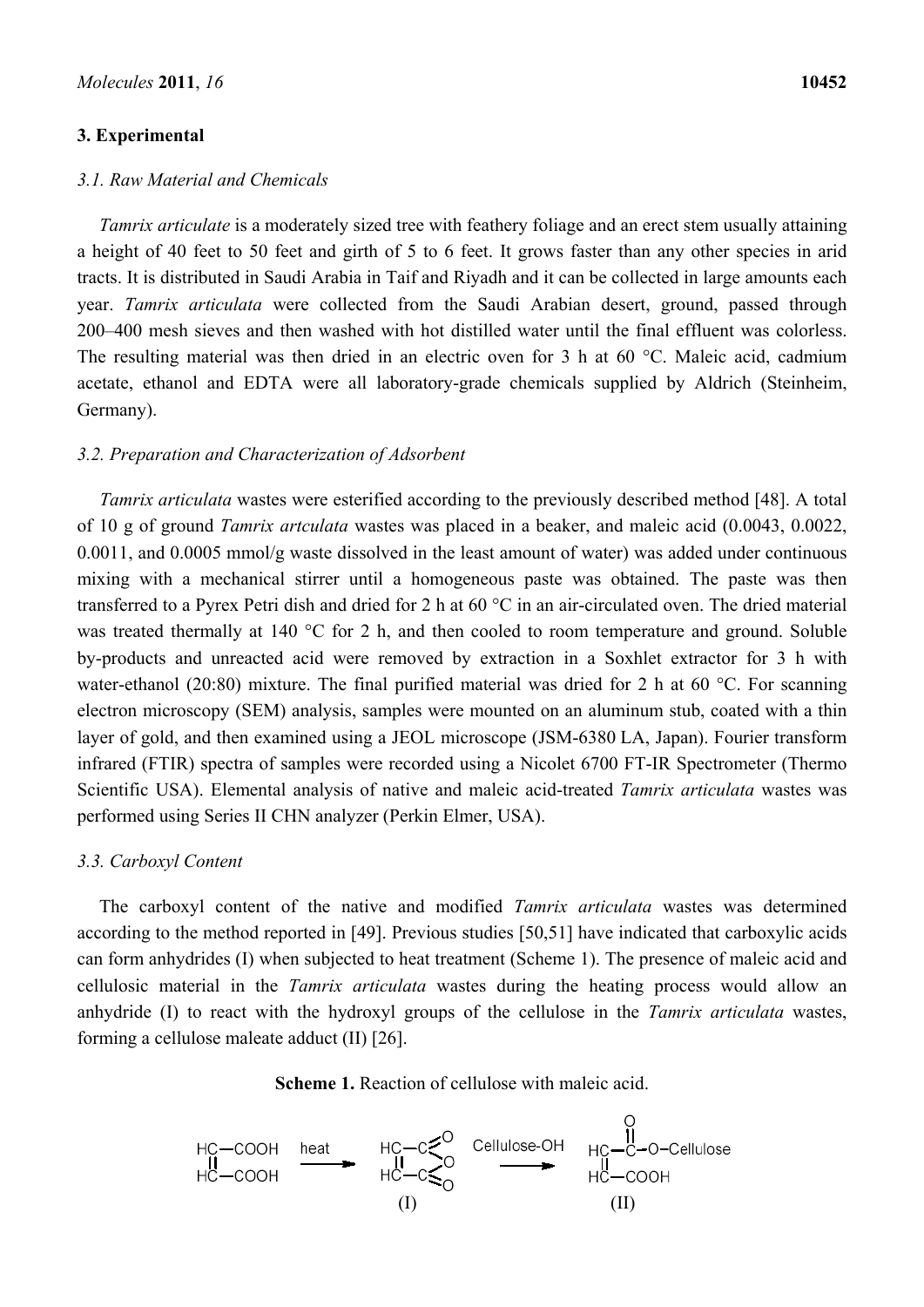As shown in Figure 9, the influence of the maleic acid concentration [mmol/g (*Tamrix articulata*  wastes)] on the extent of esterification as expressed in mequiv COOH/100 g sample. The extent of esterification increased significantly as the maleic acid concentration was increased, within the range studied. This enhancement in the ester group content could be interpreted in terms of the greater availability of maleic acid molecules to be converted to anhydride (I).





# *3.4. Adsorption Studies*

Known volumes (100 mL) of each cadmium (II) ion solution [100–1,250 mg/L] were placed in 125-mL Erlenmeyer flasks containing 0.03 g of adsorbent. The contents were shaken at 150 rpm for 2 h in a thermostatic shaking water bath at 30 °C. At the end of 2 h, the metal ion solutions were separated by filtration. Blank experiments without added adsorbents were performed at the same time. The metal ion concentrations were determined by direct detection against standard EDTA solutions before and after adsorption.

# **4. Conclusions**

The maleic acid-treated *Tamrix articulata* wastes investigated in this study showed good potential for the removal of cadmium (II) from aqueous solutions. The maximum adsorption capacity (qe) occurred at pH 4 and a contact time of 2 h. The adsorption isotherms were well fit by the Langmuir and Freundlich equations. The biosorption process was best described by a pseudo-second-order equation. Thermodynamic parameters ( $\Delta G^{\circ}$ ,  $\Delta H^{\circ}$  and  $\Delta S^{\circ}$ ) showed that the adsorption process is spontaneous and exothermic in nature. Further future work will be comparative study to test the treated *Tamrix articulata* wastes in adsorption of other toxic metals and also in adsorption of some organic pollutants from water.

# **Acknowledgments**

This work was supported by NPST program by King Saud University project number 09-ENV656-02.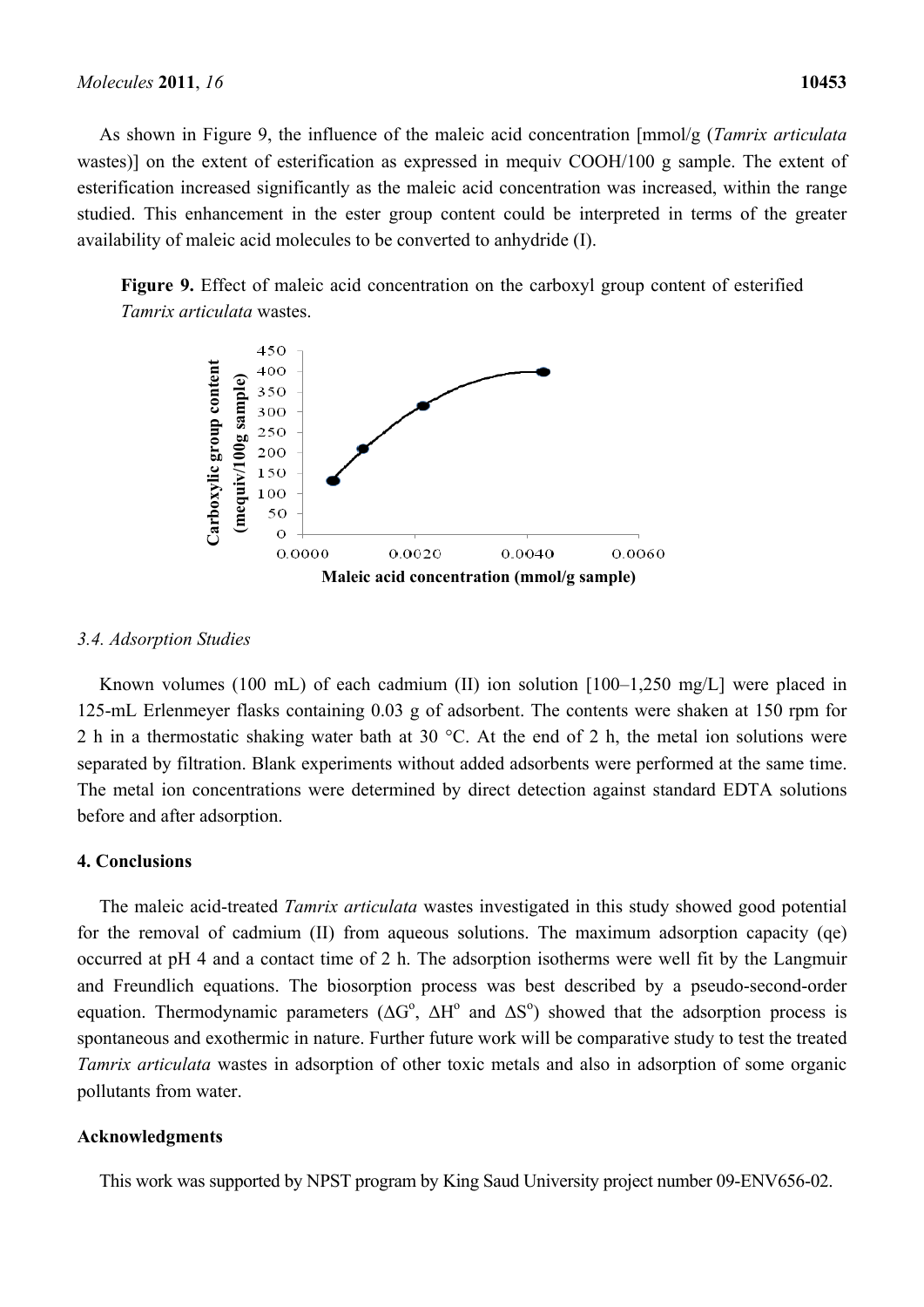# **References and Notes**

- 1 Waalkes, M.P. Cadmium carcinogenesis in review. *J. Inorg. Biochem.* **2000**, *79*, 241–244.
- 2 Kadirvelu, K.; Namasivayam, C. Agricultural by-products as metal adsorbents: Sorption of lead (II) from aqueous solutions onto coirpith carbon. *Environ. Technol.* **2000**, *21*, 1091–1097.
- 3 Mustafa, H.T.; Hassan, M.A.H.; Abo-Melha, A.; Talaat, I.R. Cadmium and zinc concentrations in the potable water of the eastern provinces of Saudi Arabia. *Bull. Environ. Contam. Toxicol.* **1988**, *40*, 462–467.
- 4 Sharma, Y.C. Thermodynamics of removal of cadmium by adsorption on indigenous clay. *Chem. Eng. J.* **2008**, *145*, 64–68.
- 5 Poon, C.P.C. Removal of Cd (II) from Wastewaters. In *Cadmium in the Environment*, Mislin, H., Raverva, O., Eds.; Birkhauser: Basel, Switzerland, 1986; pp. 6–55.
- 6 Tan, G.Q.; Xiao, D. Adsorption of cadmium ion from aqueous solution by ground wheat stems. *J. Hazard. Mater.* **2009**, *164*, 1359–1363.
- 7 Sarı, A.; Tuzen, M. Biosorption of Pb(II) and Cd(II) from aqueous solution using green alga (Ulva lactuca) biomass. *J. Hazard. Mater.* **2008**, *152*, 302–308.
- 8 Anayurt, R.A.; Sari, A.; Tuzen, M. Equilibrium, thermodynamic and kinetic studies on biosorption of Pb(II) and Cd(II) from aqueous solution by macrofungus (Lactarius scrobiculatus) biomass. *Chem. Eng. J.* **2009**, *151*, 255–261.
- 9 Sarı, A.; Tuzen, M. Kinetic and equilibrium studies of biosorption of Pb(II) and Cd(II) from aqueous solution by macrofungus (Amanita rubescens) biomass. *J. Hazard. Mater.* **2009**, *164*, 1004–1011.
- 10 Sarı, A.; Tuzen, M. Removal of mercury(II) from aqueous solution using moss (Drepanocladus revolvens) biomass: Equilibrium, thermodynamic and kinetic studies. *J. Hazard. Mater.* **2009**, *171*, 500–507.
- 11 Tuzen, M.; Sari, A.; Mendil, D.; Soylak, M. Biosorptive removal of mercury(II) from aqueous solution using lichen (Xanthoparmelia conspersa) biomass: Kinetic and equilibrium studies. *J. Hazard. Mater.* **2009**, *169*, 263–270.
- 12 Benguella, B.; Benaissa, H. Cadmium removal from aqueous solutions by chitin: kinetic and equilibrium studies. *Water Res.* **2002**, *36*, 2463–2474.
- 13 Meng, Y.T.; Zheng, Y.M.; Zhang, L.M.; He, J.Z. Biogenic Mn oxides for effective adsorption of Cd from aquatic environment. *Environ. Pollut.* **2009**, *157*, 2577–2583.
- 14 Soltani, R.D.C.; Jafari, A.J.; Khorramabadi, Gh.S. Investigation of cadmium (II) ions biosorption onto pretreated dried activated sludge. *Am. J. Environ. Sci.* **2009**, *5*, 41–46.
- 15 An, H.K.; Park, B.Y.; Kim, D.S. Crab shell for the removal of heavy metals from aqueous solution. *Water Res.* **2001**, *35*, 3551–3556.
- 16 Cortes-Martinez, R.; Martinez-Miranda, V.; Solache-Rios, M.; Garcia-Sosa, I. Evaluation of natural and surfactant-modified zeolites in the removal of cadmium from aqueous solutions. *Sep. Sci. Technol.* **2004**, *39*, 2711–2730.
- 17 Garg, U.; Kaur, M.P.; Jawa, G.K.; Sud, D.; Garg, V.K. Removal of cadmium (II) from aqueous solutions by adsorption on agricultural waste biomass. *J. Hazard. Mater.* **2008**, *154*, 1149–1157.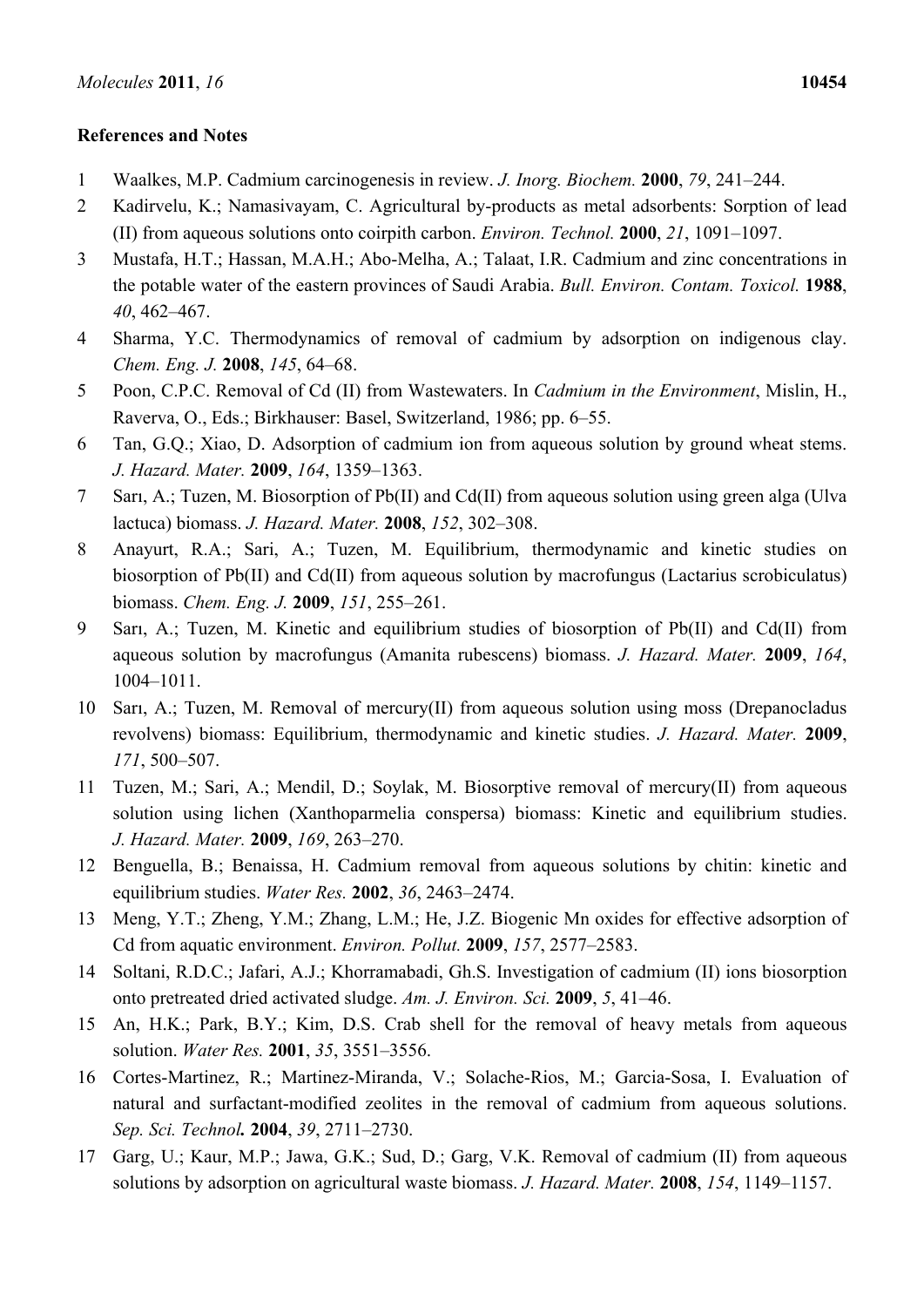- 18 Semerjian, L. Equilibrium and kinetics of cadmium adsorption from aqueous solutions using untreated Pinus halepensis sawdust. *J. Hazard. Mater.* **2010**, *173*, 236–242.
- 19 Li, Z.Z.; Katsumi, T.; Imaizumi, S.; Tang, X.W.; Inui, T. Cd(II) adsorption on various adsorbents obtained from charred biomaterials. *J. Hazard. Mater.* **2010**, *183*, 410–420.
- 20 Wang, F.Y.; Wang, H.; Ma, J.W. Adsorption of cadmium (II) ions from aqueous solution by a new low-cost adsorbent-Bamboo charcoal. *J. Hazard. Mater.* **2010**, *177*, 300–306.
- 21 Tashauoei, H.R.; Attar, H.M.; Amin, M.M.; Kamali, M.; Nikaeen, M.; Dastjerdi, M.V. Removal of cadmium and humic acid from aqueous solutions using surface modi.ed nanozeoliteA. *Int. J. Environ. Sci. Technol.* **2010**, *7*, 497–508.
- 22 Visa, M.; Bogatu, C.; Duta, A. Simultaneous adsorption of dyes and heavy metals from multicomponent solutions using fly ash. *Appl. Surf. Sci.* **2010**, *256*, 5486–5491.
- 23 Bailey, S.E.; Olin, T.J.; Bricka, R.M.; Adrian, D. A review of potentially low cost sorbents for heavy metal. *Water Res.* **1999**, *33*, 2469–2479.
- 24 Huang, C.P.; Blankenship, B.W. The removal of mercury(II) from dilute aqueous Solution by activated carbon. *Water Res.* **1989**, *18*, 37–46.
- 25 Ho, Y.S.; Chiang, T.H.; Hsueh, Y.M. Removal of basic dye from aqueous solution using tree fern as a biosorbent. *Process Biochem.* **2005**, *40*, 119–124.
- 26 Chand, S.; Aggarwal, V.K.; Kumar, P. Removal of Hexavalent Chromium from the Wastewater by Adsorption. *Indian J. Environ. Health* **1994**, *36*, 151–158.
- 27 Srinivasan, K.; Balasubramaniam, N.; Ramakrishna, T.V. Studies on Chromium Removal by Rice Husk Carbon. *Indian J. Environ. Health* **1998**, *30*, 376–387.
- 28 Ajmal, M.; Rao, R.A.K.; Siddiqui, B.A. Studies on Removal and Recovery of Cr (VI) from Electroplating Wastes. *Water Res.* **1996**, *30*, 1478–1482.
- 29 Tan, W.T.; Ooi, S.T.; Lee, C.K. Removal of Chromium (VI) from Solution by Coconut Husk and palm Pressed Fibre. *Environ. Technol.* **1993**, *14*, 277–282.
- 30 Khan, N.A.; Shaaban, M.G.; Hassan, M.H.A. Removal of heavy metal using an inexpensive adsorbent. Proceedings of UM Research Seminar, University of Malaya, Kuala Lumpur, Malaysia, 11th–12th March 2003; Institute of Research Management and Consultancy (IPPP), Ed.; University of Malaya: Kuala Lumpur, Malaysia, 2003; pp. 1–5.
- 31 Ayub, S.; Ali, S.I.; Khan, N.A. Efficiency evaluation of neem (Azadirachta indica) bark in treatment of industrial wastewater. *Environ. Pollut. Control J.* **2001**, *4*, 34–38.
- 32 Gong, R.; Ding, Y.D.; Liu, H.; Chen, Q.; Liu, Z. Lead biosorption by intact and pretreated Spirulina maxima biomass. *Chemosphere* **2005**, *58*, 125–130.
- 33 Lagergren, S. About The Theory of So-Called Adsorption of Soluble Substances. *Kungliga Svenska Ventenskapsakademiens Handlingar* **1898**, *24*, 1–39.
- 34 Ho, Y.S.; McKay, E. The kinetics of sorption of basic dyes from aqueous solution by Sphagnum moss pea. *Can. J. Chem. Eng.* **1998**, *76*, 822–827.
- 35 Bhattacharyya, K.G.; Sharma, A. Adsorption of Pb(II) from aqueous solution by Azadirachta indica (Neem) leaf powder. *J. Hazard. Mater.* **2004**, *B113*, 97–109.
- 36 El-Geundi, M.S. Homogeneous surface diffusion model for the adsorption of basic dyestuffs onto natural clay in batch absorbers. *Adsorpt. Sci. Technol.* **1991**, *8*, 217–225.